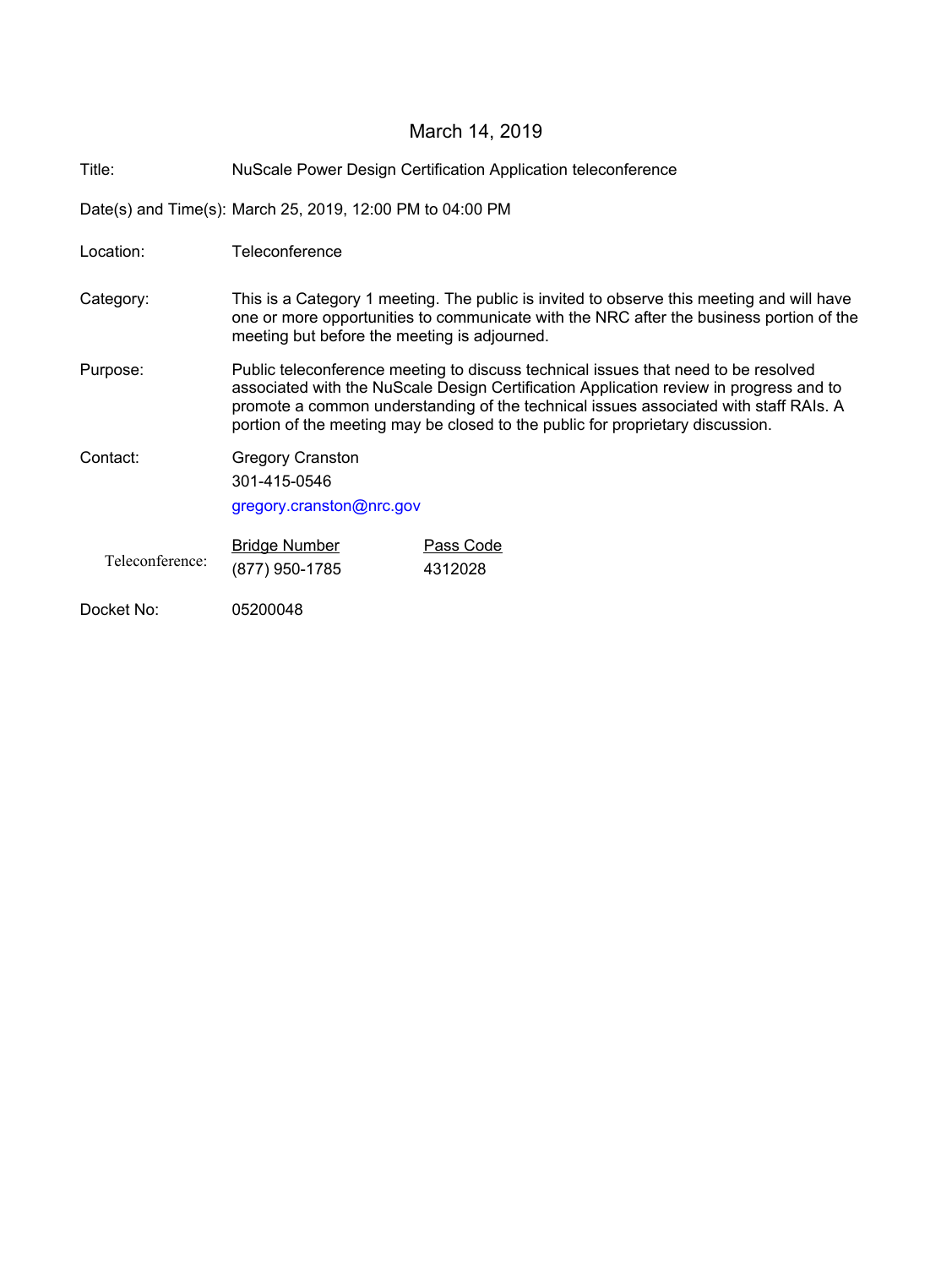## PUBLIC MEETING AGENDA

#### NuScale Power Design Certification Application teleconference

### March 25, 2019, 12:00 PM to 04:00 PM

### **Teleconference**

**Time** 12:00-12:15 pm 12:12-2:00 pm  $2:00-2:15$  pm 2:15-2:30 pm 2:30-3:00 pm

**Topic** Introductions Topic (TBD) **Break** Questios from the Public Closed portion (if needed)

**Speaker**  $All$ NRC/NuScale

 $All$ NRC/NuScale